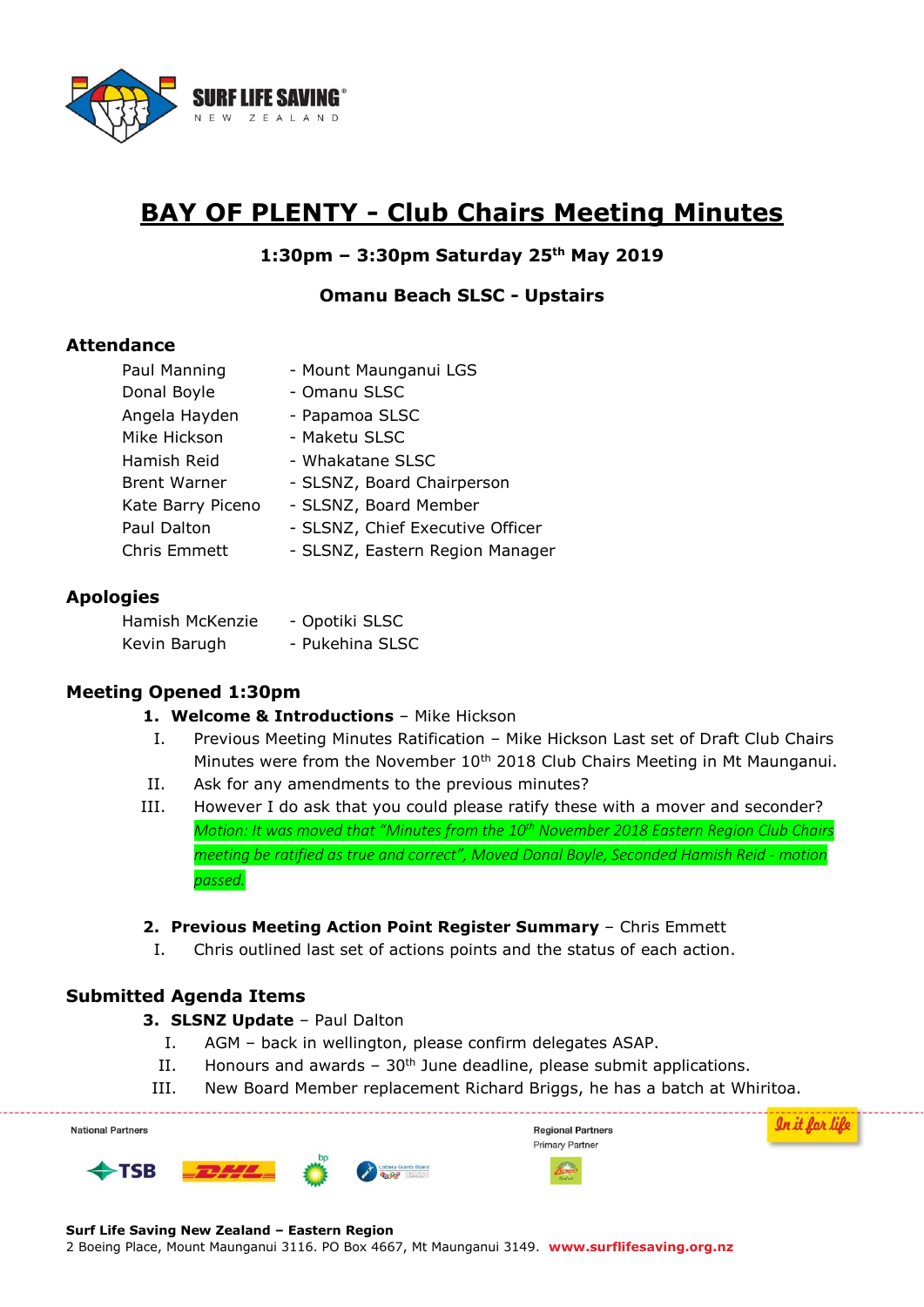- IV. Government Funding Conversation interesting stage progressing positively, combined effort of supporting agencies, funding for front line agencies. Currently lots of organisations with hands out, reasonably confident of a positive outcome. Strings attached accountability will be a challenge, how do we become accountable for expenditure, operationally we need become fit for purpose to change the game and become fit for purpose. MH brought up if we get government funding would the donations dry up, energy into telling the story and keeping delegate picture. Lifeguarding delivery model may change and challenge.
- V. Volunteer NZ Report
	- i. PD Outlined the findings of the report and how SLSNZ was responding.
	- ii. Very positive way forward taking into account the recommendations.
	- iii. Engaging the 20 to 30 group is a challenge for SLSNZ Hamish Read retaining them.

# **4. SLSNZ Fundraising Strategy** – Paul Dalton

- a. PD introduced the Fundraising Paper, there will always been a need and SLSNZ should be aiming for growth. Potential is in the bigger centres, not in the small towns.
- b. PD Outlined the direct mail, Tap to donate, direct merchandise sales programme and donor's programmes, cash flow opportunity back to the clubs will be delayed. Potential to raise more money and we need to be in the face to face game more aggressively. It shouldn't threaten club activities and is programmed advance so clubs have an opportunity to signal a conflict. Meeting basically said get on with it, but would like more clarity on a distribution model. PM need to use a professional in approaching fundraising.

# **5. Eastern Region Update –** Chris Emmett

- I. Eastern Region BAP Representative
	- i. Paul Treanor has been nominated, he enjoys this role and in his own words has become good at it. Represents us well.
- II. Radio Network Progress
	- i. Project scoping and site inspections have occurred at the 3-5 proposed sites, final architecture and costings are been done, along with a probability of coverage document.
	- ii. Also the add value package (GPS tracking of units & radio functionality) will be outlined properly, Chase and I now have a direct relationship with the network designer and should have a full scope of works and capability documents shortly.
- III. Management Plan Update
	- i. This document is our core business, if we achieve 90% plus we are doing well.
	- ii. The first obvious change is the delivery model and splitting up the BOP/CORO CDO role into 2 roles, essentially we felt we needed to get back to some core club development work and 1 person 14 clubs is difficult to achieve.
	- iii. Opportunity to ask any questions?
- IV. Costal Risk Assessments
	- i. The coastal risk assessment team has just been through the Cormandel & BOP areas, most of the clubs based patrols are currently been completed.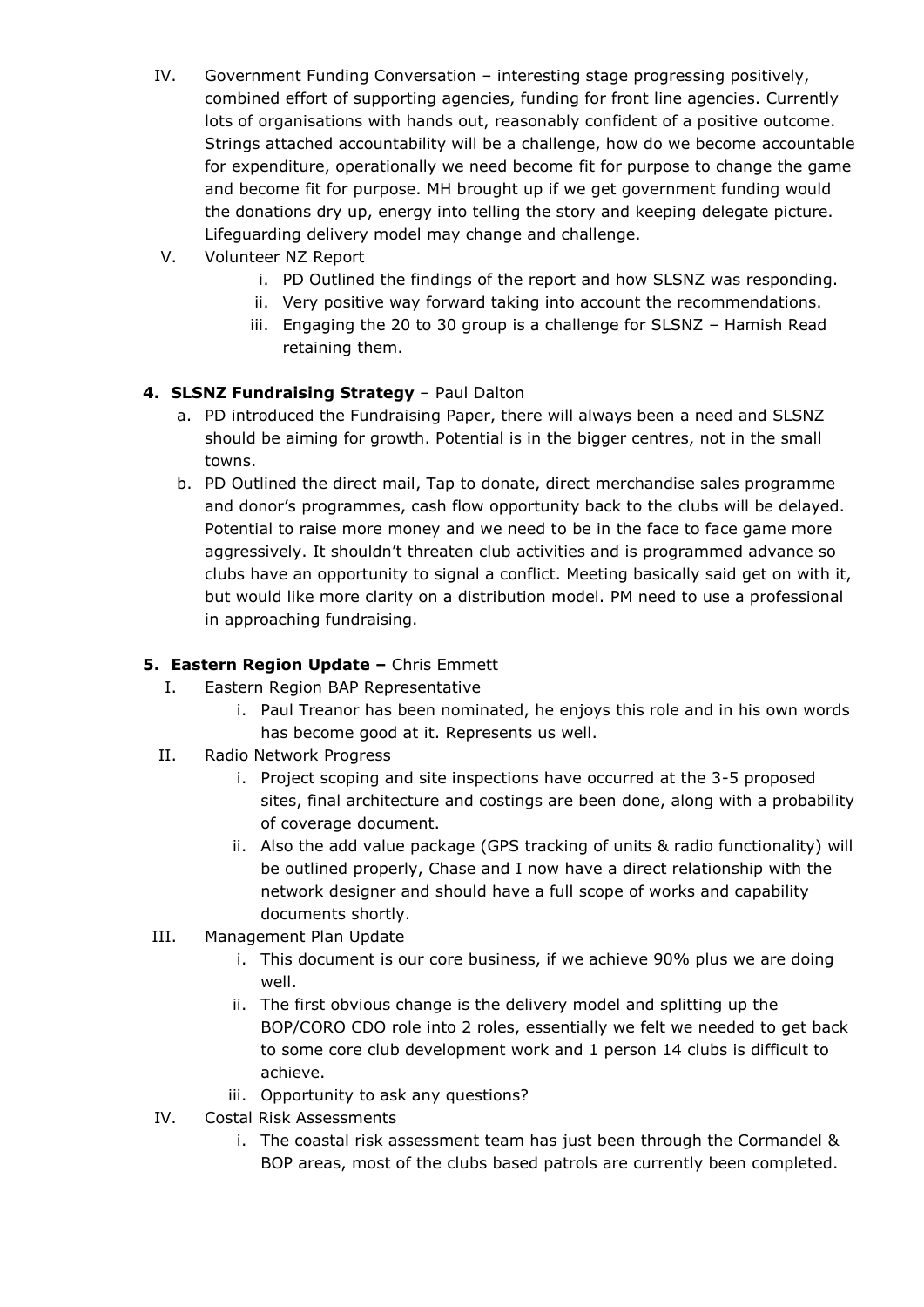- ii. This will also include non-patrolled beaches i.e. 50 other Cormandel beaches and about 30 other BOP Beaches will also be included in the assessment.
- V. Healthy Club Initiatives 2019-2020
	- i. This will be CDO lead this year, they should be having conversations with clubs shortly around a couple of specific projects with each club that can form a KPI with each club, this is about building capability not doing it for the club.
- VI. Eastern Region Awards Nominations
	- i. Nominations will be left open for another week to accommodate the clubs.
- VII. BOPRC Annual Plan Consultation
	- i. Just worth touching on this as a 2 part process, first part was to test the community to see if it was a good idea, thanks to those clubs that distributed to the wider membership
	- ii. Second part will be about \$\$ and consultation with other councils, it is targeted to replace the contract lifeguard portion of council funding into one contract from 5 currently, it also means we can invest in the service across the BOP Region
	- iii. Model is based on SLSNZ provides a National lifeguard service made up of Volunteers and contract lifeguards, 1 day of lifeguarding cost \$\$\$ the government should fund the Volley portion and the Regional councils would fund the contract portion

Action: Chris to distribute the findings once I get them, it's a \$500k plus per year contract.

#### **General Business**

# **6. SLSNZ Board Intern**

I. Excellent interest with very strong candidates putting their hand up.

# **7. Progress around Re-signing Zespri**

I. Progressing well and in the final stages now.

# **Meeting Closed 2:45pm**

|                                                         | Ongoing                                                                                                                      |     |            |           |
|---------------------------------------------------------|------------------------------------------------------------------------------------------------------------------------------|-----|------------|-----------|
| <b>Action Point</b>                                     | Description                                                                                                                  | Who | When       | Completed |
| Radio Network<br>Operational<br>Capability<br>Assurance | Seek assurance from<br>contractor/service provider that<br>the upgrades to the ER Radio<br>Network will deliver as promised. | CF. | March 2020 | On Target |